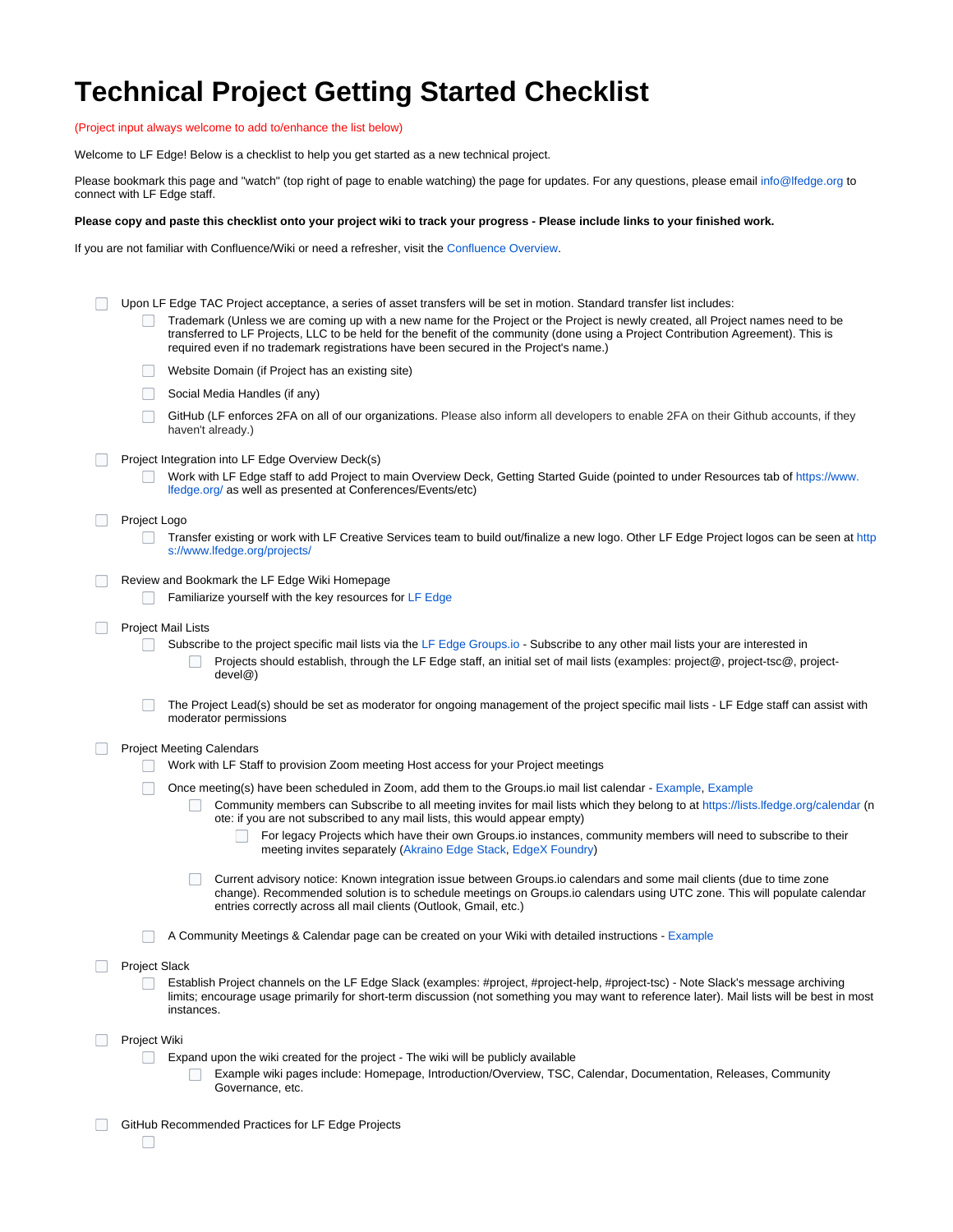Review and implement the [GitHub Recommended Practices for LF Edge Projects](https://github.com/lfai/tac/blob/master/github-recommendations.md) (Links to LF AI – For LF Edge TAC Consideration on whether to adopt a similar set of recommendations)

- Document the process by which contributors can become maintainers (and eventually be retired) - [example](https://hyperledger-fabric.readthedocs.io/en/latest/CONTRIBUTING.html#project-governance)
- Have a [MAINTAINERS.md](http://MAINTAINERS.md) (or rst) file in each repo documenting who the maintainers are [example](https://github.com/hyperledger/fabric/blob/master/MAINTAINERS.md)
- Adopt a common repository structure for all of its projects, leveraging the TODO repolinter tool to enforce it - [example](https://github.com/todogroup/repolinter)

## □ LF Edge PPT/Google Slides Template

Please email LF PM for PowerPoint/Google Slides template, for use in TSC meetings, etc..

## **Project Technical Charter**

- Review the project technical charter (draft will be sent by the LF) to determine the various actions required (common examples noted below) - The project's technical charter will be linked to the project wiki home page (Technical Charters for all LF Edge Projects can also be found at <https://wiki.lfedge.org/>)
	- Document Mission and Scope of the Project
		- Ensure the project's README file within the code repository in GitHub lists the project's mission
		- $\Box$ Ensure the project is using an OSI-approved open source license
	- Kick off the Technical Steering Committee (TSC) for technical oversight of the project
		- Establish the TSC voting members according to the project technical charter TSC voting members must be listed on the project wiki - [Example](https://wiki.akraino.org/pages/viewpage.action?pageId=4456453)
			- Build out a community governance wiki page with the projects details [Example 1,](https://wiki.akraino.org/display/AK/Community+Governance) [Example 2](https://wiki.edgexfoundry.org/display/FA/Technical+Work+in+the+EdgeX+Foundry+Project) (Best Practice for Stage 3 Projects)
		- Establish a recurring (minimum monthly suggested) TSC meeting which should be open to the public; electronically, teleconference, or in person - LF Edge staff can help schedule the first meeting
			- $\Box$  TSC meeting information should be included on the project's wiki Example
			- $\Box$  Set a meeting process which must include:
				- Meeting minutes (attendance, quorum check, key discussion items, actions) posted to the project wiki and emailed to the project mail list - [Example](https://wiki.akraino.org/display/AK/Agendas-Current+and+Upcoming) (LF Edge Staff can help set up your Confluence for Meeting Minute tracking)
				- Meetings should be recorded and posted to the project wiki with the link included in the email sent to  $\mathbf{1}$ the project mail list
		- **The Company** Identify the project roles (contributors, committers, etc.) according to the project technical charter and document them on the project wiki - [Example](https://wiki.edgexfoundry.org/pages/viewpage.action?pageId=21823860)
		- $\Box$  Establish and document on the project wiki the work flow procedures for (1) the submission, approval, and closure /archiving of projects, (2) set requirements for the promotion of Contributors to Committer status, as applicable, and (3) amend, adjust, refine and/or eliminate the roles of Contributors, and Committers, and create new roles, and publicly document any TSC roles, as it sees fit - [Example](https://docs.google.com/document/d/1OUpSmz0yxk2C-K9Lpa8zBu5UYhQpLMngUog61P5-t24/edit), [Example](https://wiki.akraino.org/display/AK/Akraino+Technical+Community+Document)
		- Elect a TSC Chairperson [Example](https://wiki.akraino.org/display/AK/Akraino+Technical+Community+Document#AkrainoTechnicalCommunityDocument-4.4.2.2TSCChairandCo-Chairfunctionalroles)
		- Ensure all TSC members are familiarized with the roles and responsibilities listed in the project technical charter The n. project's technical charter will be linked to the project wiki home page
	- □ TSC Voting
		- Understand the voting requirements (eligibility, quorum, etc.) and procedures as noted in the project technical charter Voting details should be noted on the project wiki - [Example](https://wiki.akraino.org/display/AK/Akraino+Technical+Community+Document#AkrainoTechnicalCommunityDocument-4.4.2.2TSCChairandCo-Chairfunctionalroles)
	- **Compliance with Policies** 
		- Adopt a code conduct (subject to LF Edge approval) or utilize the LF Projects Code of Conduct listed at [https://lfproject](https://lfprojects.org/policies/) [s.org/policies/](https://lfprojects.org/policies/) - Document the Code of Conduct on the project wiki
		- **Understand and ad[h](https://lfprojects.org/policies/)ere to the Series Agreement for the Project and the Operating Agreement of LF Projects listed at h** [ttps://lfprojects.org/policies/](https://lfprojects.org/policies/) and as noted in the project technical charter
		- Adhere to the processes required for any policy changes according to the project technical charter Any changes must be documented on the project wiki
		- Allow open participation from any individual or organization meeting the requirements for contributing under the project  $\Box$ technical charter and any policies adopted for all participants by the TSC, regardless of competitive interests - For any concerns, reach out to LF Edge staff
		- Operate in a transparent, open, collaborative, and ethical manner at all times The output of all project discussions, proposals, timelines, decisions, and status should be made open and easily visible to all - For any concerns, reach out to LF Edge staff
	- Community Assets Understand and adhere to the guidelines set in the project technical charter
	- General Rules & Operations Understand and adhere to the guidelines set in the project technical charter
	- $\Box$ Intellectual Property Policy - Understand and adhere to the guidelines set in the project technical charter
	-